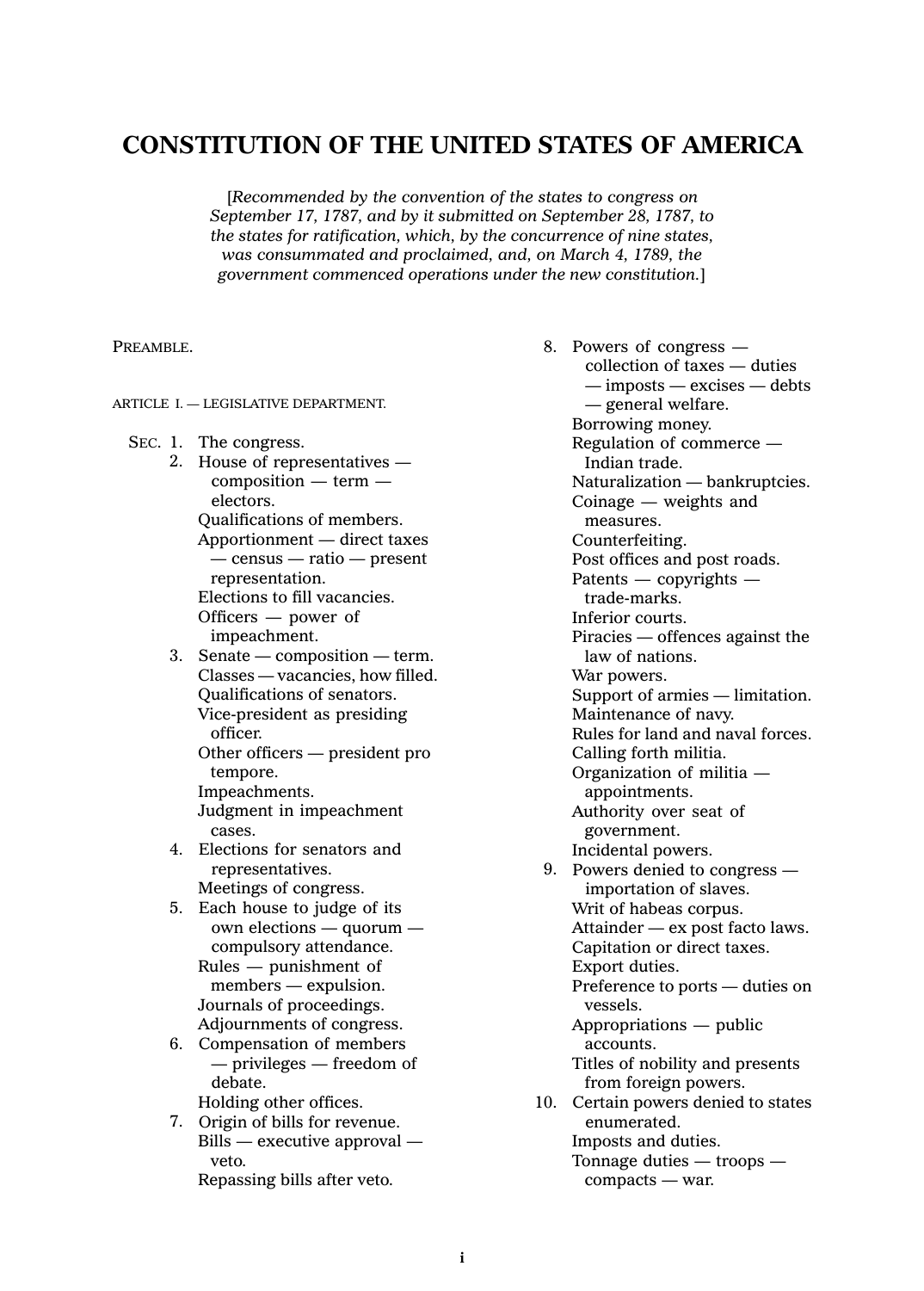## ARTICLE  $II = EXECLITIVE DEPARTMENT$ .

- SEC. 1. Executive power vested in president — term. Presidential electors. Election of president. Date of election. Qualifications of president. Removal from office — vacancy. Salary of president. Oath of president.
	- 2. Commander in chief pardons. Treaties — appointing power. Vacancies in office.
	- 3. Messages to congress other duties.
	- 4. Impeachment of president and other officers.

ARTICLE III. — JUDICIAL DEPARTMENT.

- SEC. 1. Judicial power, how vested tenure and compensation of judges.
	- 2. Jurisdiction of federal courts. Original and appellate jurisdiction. Trial by jury — place of trial.
	- 3. Treason.
- ARTICLE IV. RIGHTS AND OBLIGATIONS OF THE STATES.
	- SEC. 1. Faith and credit  $-$  public acts and records.
		- 2. Citizens privileges and immunities. Fugitives from justice. Fugitives from labor.
		- 3. Admission of new states. Government of territories.
		- 4. Form of state government.

ARTICLE V. — MODE OF AMENDMENT.

## Methods enumerated.

ARTICLE VI. - OBLIGATIONS OF DEBTS -SUPREME LAW — OATH OF OFFICE.

Debts under confederation.

Constitution, laws and treaties of the United States supreme. Oath of office — religious test forbidden.

ARTICLE VII. — RATIFICATION.

Constitution may be ratified by concurrence of nine states.

#### AMENDMENTS

- 1. Religion freedom of speech petition.
- 2. Militia  $-$  right to bear arms.
- 3. Quartering soldiers.
- 4. Searches and seizures.
- 5. Rights of persons indictments — double jeopardy self-incrimination — due process eminent domain.
- 6. Rights of persons accused of crime.
- 7. Jury trials in civil cases.
- 8. Excessive bail punishment for crime.
- 9. Rights retained by people.
- 10. Powers reserved to the states.
- 11. Suits against states.
- 12. Election of president and vice-president.
- 13. Slavery.
- 14. Rights of citizens.
	- SEC. 1. Citizenship equal rights and protection — due process.
		- 2. Representatives apportionment.
		- 3. Disqualification of officers — removal of disability.
		- 4. Public debt.
		- 5. Enforcement.
- 15. Right of citizens to vote.
- 16. Income taxes.
- 17. Election of senators by the people.
- 18. Prohibition of intoxicating liquors.
- 19. Right of citizens to vote.
- 20. Terms of president, vice-president, and congress.
- 21. Repeal of prohibition amendment.
- 22. Limitation on presidential terms.
- 23. Presidential electors in District of Columbia.
- 24. Poll tax prohibited.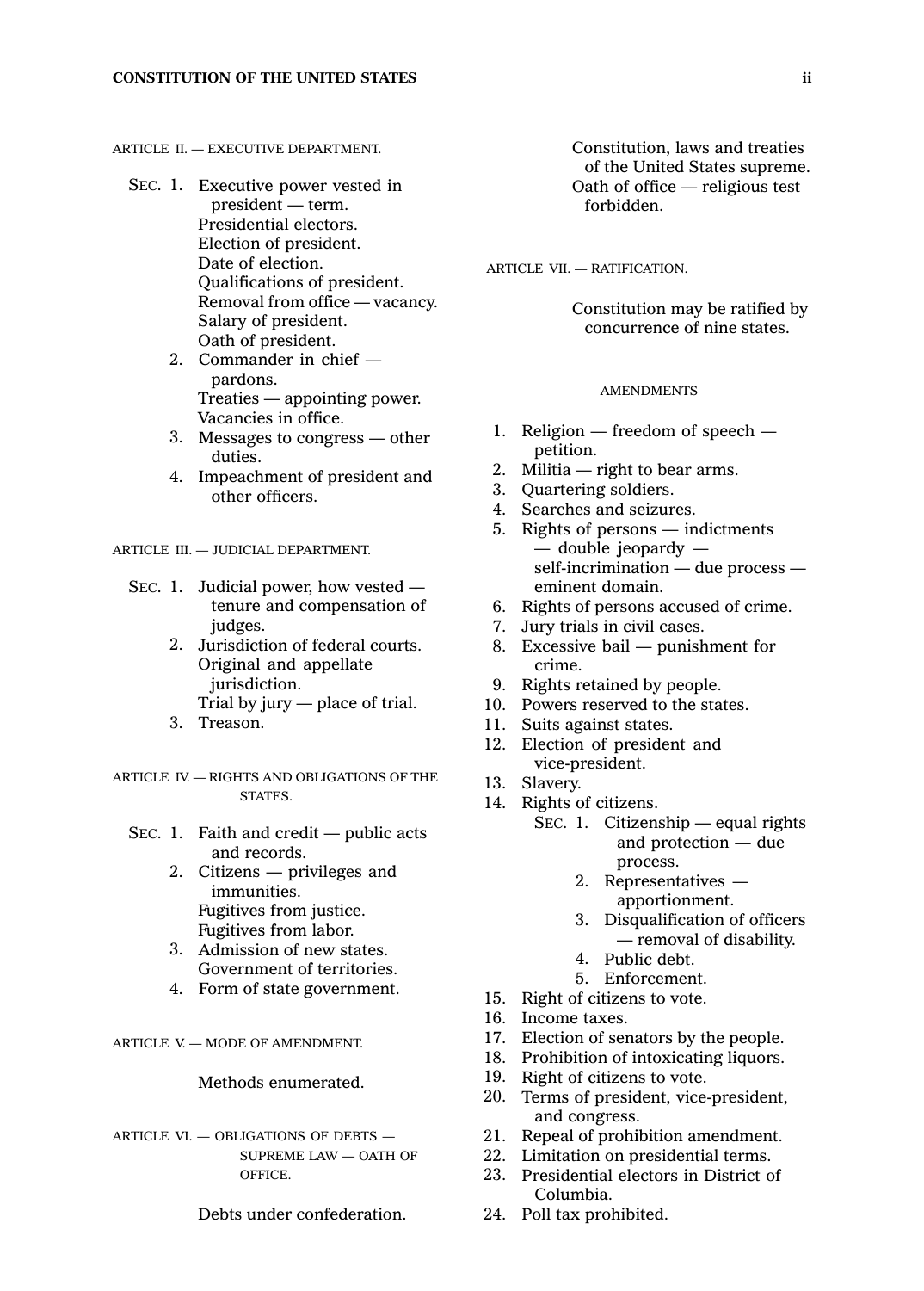25. Presidential succession.

26. Voting age.

27. Compensation of members of Congress.

## [*Literal reprint of the constitution of the United States as it appears in Senate Document No. 96, Sixty-Seventh Congress, Second Session.*]

We the people of the United States, in Order to form <sup>a</sup> more perfect Union, establish Justice, insure domestic Tranquility, provide for the common defence, promote the general Welfare, and secure the Blessings of Liberty to ourselves and our Posterity, do ordain and establish this Constitution for the United States of America.

# ARTICLE I.

SECTION. 1. All legislative Powers herein granted shall be vested in <sup>a</sup> Congress of the United States, which shall consist of <sup>a</sup> Senate and House of Representatives.

SECTION. 2. The House of Representatives shall be composed of Members chosen every second Year by the People of the several States, and the Electors in each State shall have the Qualifications requisite for Electors of the most numerous Branch of the State Legislature.

No Person shall be <sup>a</sup> Representative who shall not have attained to the Age of twenty five Years, and been seven Years <sup>a</sup> Citizen of the United States, and who shall not, when elected, be an Inhabitant of that State in which he shall be chosen.

Representatives and direct Taxes shall be apportioned among the several States which may be included within this Union, according to their respective Numbers, which shall be determined by adding to the whole Number of free Persons, including those bound to Service for <sup>a</sup> Term of Years, and excluding Indians not taxed, three fifths of all other Persons. The actual Enumeration shall be made within three Years after the first Meeting of the Congress of the United States, and within every subsequent Term of ten Years, in such Manner as they shall by Law direct. The Number of Representatives shall not exceed one for every thirty Thousand, but each State shall have at Least one Representative; and until such enumeration shall be made, the State of New Hampshire shall be entitled to chuse three Massachusetts eight, Rhode-Island and Providence Plantations one, Connecticut five, New-York six, New Jersey four, Pennsylvania eight, Delaware one, Maryland six, Virginia ten, North Carolina five, South Carolina five, and Georgia three.

When vacancies happen in the Representation from any State, the Executive Authority thereof shall issue Writs of Election to fill such Vacancies.

The House of Representatives shall chuse their Speaker and other Officers; and shall have the sole Power of Impeachment.

SECTION. 3. The Senate of the United States shall be composed of two Senators from each State, chosen by the Legislature thereof, for six Years; and each Senator shall have one Vote.

Immediately after they shall be assembled in Consequence of the first Election, they shall be divided as equally as may be into three Classes. The Seats of the Senators of the first Class shall be vacated at the Expiration of the second Year, of the second Class at the Expiration of the fourth Year, and of the third Class at the Expiration of the sixth Year, so that one third may be chosen every second Year; and if Vacancies happen by Resignation, or otherwise, during the Recess of the Legislature of any State, the Executive thereof may make temporary Appointments until the next Meeting of the Legislature, which shall then fill such Vacancies.

No Person shall be <sup>a</sup> Senator who shall not have attained to the Age of thirty Years, and been nine Years <sup>a</sup> Citizen of the United States, and who shall not, when elected, be an Inhabitant of that State for which he shall be chosen.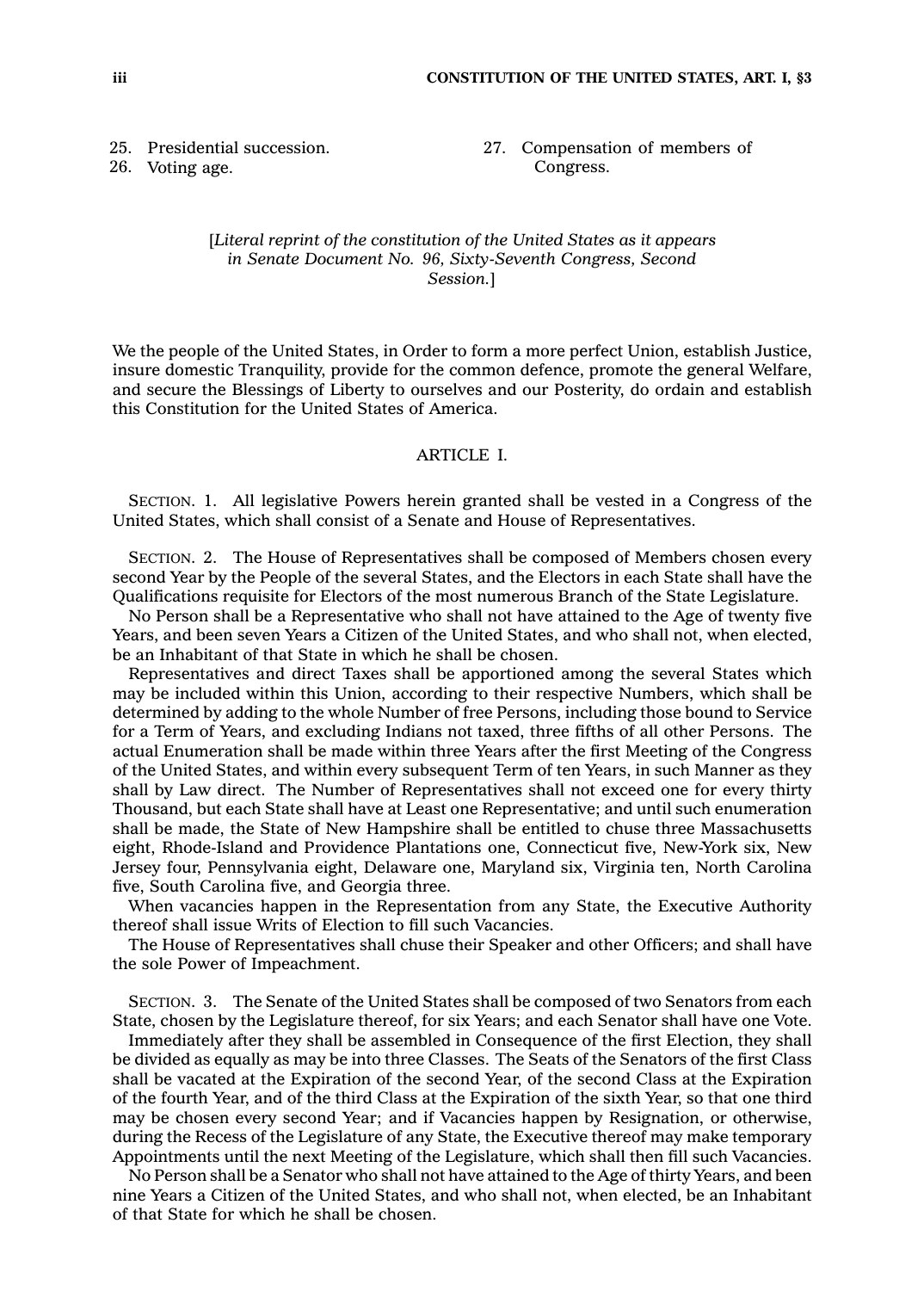#### **ART. I, §3, CONSTITUTION OF THE UNITED STATES iv**

The Vice President of the United States shall be President of the Senate, but shall have no Vote, unless they be equally divided.

The Senate shall chuse their other Officers, and also <sup>a</sup> President pro tempore, in the Absence of the Vice President, or when he shall exercise the Office of President of the United States.

The Senate shall have the sole Power to try all Impeachments. When sitting for that Purpose, they shall be on Oath or Affirmation. When the President of the United States is tried the Chief Justice shall preside: And no Person shall be convicted without the Concurrence of two thirds of the Members present.

Judgment in Cases of Impeachment shall not extend further than to removal from Office, and disqualification to hold and enjoy any Office of honor, Trust or Profit under the United States: but the Party convicted shall nevertheless be liable and subject to Indictment, Trial, Judgment and Punishment, according to Law.

SECTION. 4. The Times, Places and Manner of holding Elections for Senators and Representatives, shall be prescribed in each State by the Legislature thereof: but the Congress may at any time by Law make or alter such Regulations, except as to the Places of chusing Senators.

The Congress shall assemble at least once in every Year, and such Meeting shall be on the first Monday in December, unless they shall by Law appoint <sup>a</sup> different Day.

SECTION. 5. Each House shall be the Judge of the Elections, Returns and Qualifications of its own Members, and <sup>a</sup> Majority of each shall constitute <sup>a</sup> Quorum to do Business; but <sup>a</sup> smaller Number may adjourn from day to day, and may be authorized to compel the Attendance of absent Members, in such Manner, and under such Penalties as each House may provide.

Each House may determine the Rules of its Proceedings, punish its Members for disorderly Behaviour, and, with the Concurrence of two thirds, expel <sup>a</sup> Member.

Each House shall keep <sup>a</sup> Journal of its Proceedings, and from time to time publish the same, excepting such Parts as may in their Judgment require Secrecy; and the Yeas and Nays of the Members of either House on any question shall, at the Desire of one fifth of those Present, be entered on the Journal.

Neither House, during the Session of Congress, shall, without the Consent of the other, adjourn for more than three days, nor to any other Place than that in which the two Houses shall be sitting.

SECTION. 6. The Senators and Representatives shall receive <sup>a</sup> Compensation for their Services, to be ascertained by Law, and paid out of the Treasury of the United States. They shall in all Cases, except Treason, Felony and Breach of the Peace, be privileged from Arrest during their Attendance at the Session of their respective Houses, and in going to and returning from the same; and for any Speech or Debate in either House, they shall not be questioned in any other Place.

No Senator or Representative shall, during the Time for which he was elected, be appointed to any civil Office under the Authority of the United States, which shall have been created, or the Emoluments whereof shall have been encreased during such time; and no Person holding any Office under the United States, shall be <sup>a</sup> Member of either House during his Continuance in Office.

SECTION. 7. All Bills for raising Revenue shall originate in the House of Representatives; but the Senate may propose or concur with Amendments as on other Bills.

Every Bill which shall have passed the House of Representatives and the Senate, shall, before it become <sup>a</sup> Law, be presented to the President of the United States; if he approve he shall sign it, but if not he shall return it, with his Objections to that House in which it shall have originated, who shall enter the Objections at large on their Journal, and proceed to reconsider it. If after such Reconsideration two thirds of that House shall agree to pass the Bill, it shall be sent, together with the Objections, to the other House, by which it shall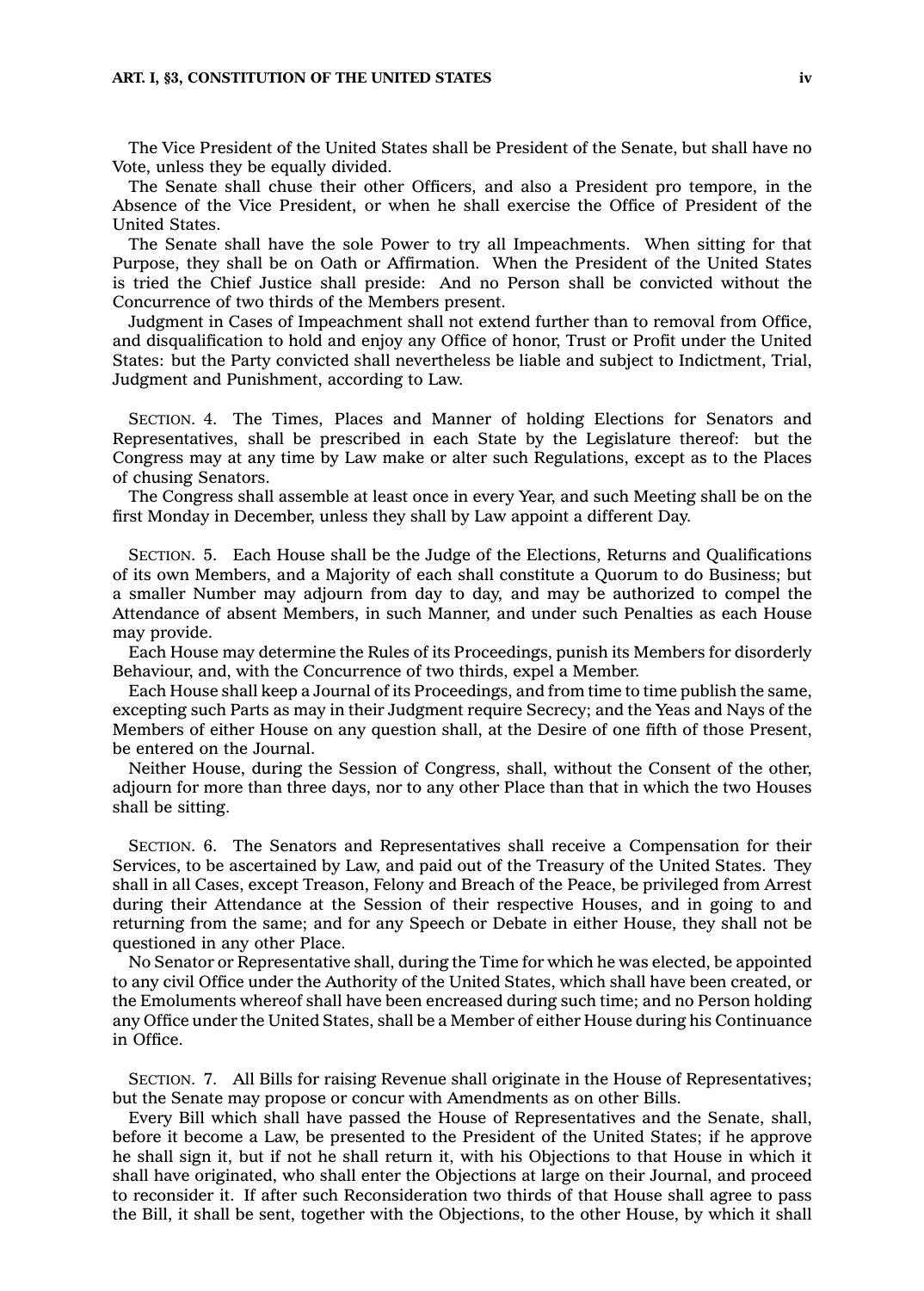likewise be reconsidered, and if approved by two thirds of that House, it shall become <sup>a</sup> Law. But in all such Cases the Votes of both Houses shall be determined by yeas and Nays, and the Names of the Persons voting for and against the Bill shall be entered on the Journal of each House respectively. If any Bill shall not be returned by the President within ten Days (Sundays excepted) after it shall have been presented to him, the Same shall be <sup>a</sup> Law, in like Manner as if he had signed it, unless the Congress by their Adjournment prevent its Return, in which Case it shall not be <sup>a</sup> Law.

Every Order, Resolution, or Vote to which the Concurrence of the Senate and House of Representatives may be necessary (except on <sup>a</sup> question of Adjournment) shall be presented to the President of the United States; and before the Same shall take Effect, shall be approved by him, or being disapproved by him, shall be repassed by two thirds of the Senate and House of Representatives, according to the Rules and Limitations prescribed in the Case of <sup>a</sup> Bill.

SECTION. 8. The Congress shall have Power To lay and collect Taxes, Duties, Imposts and Excises, to pay the Debts and provide for the common Defence and general Welfare of the United States; but all Duties, Imposts and Excises shall be uniform throughout the United States;

To borrow Money on the credit of the United States;

To regulate Commerce with foreign Nations, and among the several States, and with the Indian Tribes;

To establish an uniform Rule of Naturalization, and uniform Laws on the subject of Bankruptcies throughout the United States;

To coin Money, regulate the Value thereof, and of foreign Coin, and fix the Standard of Weights and Measures;

To provide for the Punishment of counterfeiting the Securities and current Coin of the United States;

To establish Post Offices and post Roads;

To promote the Progress of Science and useful Arts, by securing for limited Times to Authors and Inventors the exclusive Right to their respective Writings and Discoveries;

To constitute Tribunals inferior to the supreme Court;

To define and punish Piracies and Felonies committed on the high Seas, and Offences against the Law of Nations;

To declare War, grant Letters of Marque and Reprisal, and make Rules concerning Captures on Land and Water;

To raise and support Armies, but no Appropriation of Money to that Use shall be for <sup>a</sup> longer Term than two Years;

To provide and maintain <sup>a</sup> Navy;

To make Rules for the Government and Regulation of the land and naval Forces;

To provide for calling forth the Militia to execute the Laws of the Union, suppress Insurrections and repel Invasions;

To provide for organizing, arming, and disciplining the Militia, and for governing such Part of them as may be employed in the Service of the United States, reserving to the States respectively, the Appointment of the Officers, and the Authority of training the Militia according to the discipline prescribed by Congress;

To exercise exclusive Legislation in all Cases whatsoever, over such District (not exceeding ten Miles square) as may, by Cession of particular States, and the Acceptance of Congress, become the Seat of the Government of the United States, and to exercise like Authority over all Places purchased by the Consent of the Legislature of the State in which the Same shall be, for the Erection of Forts, Magazines, Arsenals, dock-Yards, and other needful Buildings; — And

To make all Laws which shall be necessary and proper for carrying into Execution the foregoing Powers, and all other Powers vested by this Constitution in the Government of the United States, or in any Department or Officer thereof.

SECTION. 9. The Migration or Importation of such Persons as any of the States now existing shall think proper to admit, shall not be prohibited by the Congress prior to the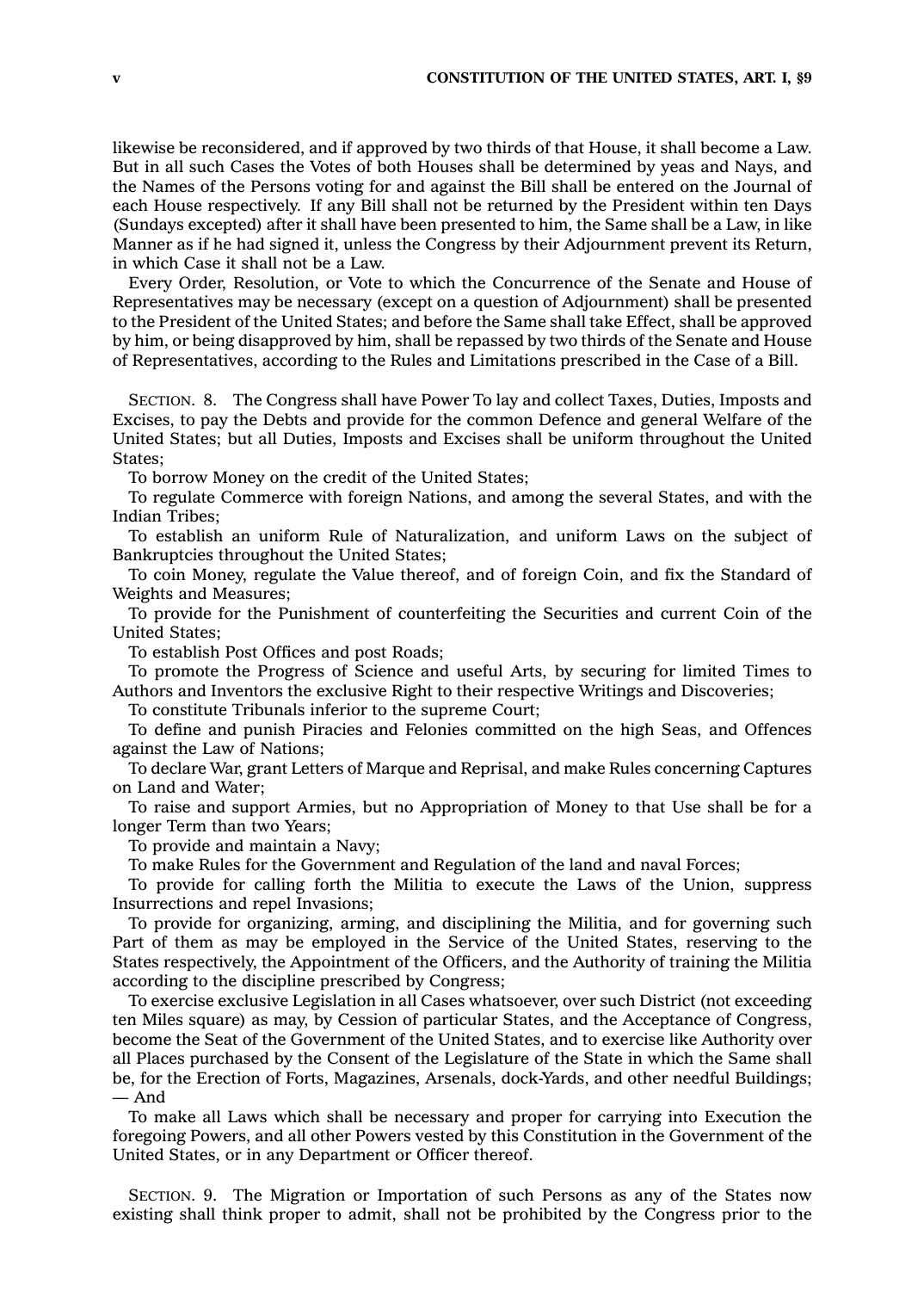#### **ART. I, §9, CONSTITUTION OF THE UNITED STATES vi**

Year one thousand eight hundred and eight, but <sup>a</sup> Tax or duty may be imposed on such Importation, not exceeding ten dollars for each Person.

The Privilege of the Writ of Habeas Corpus shall not be suspended, unless when in Cases of Rebellion or Invasion the public Safety may require it.

No Bill of Attainder or expost facto Law shall be passed.

No Capitation, or other direct, Tax shall be laid, unless in Proportion to the Census or Enumeration herein before directed to be taken.

No Tax or Duty shall be laid on Articles exported from any State.

No Preference shall be given by any Regulation of Commerce or Revenue to the Ports of one State over those of another: nor shall Vessels bound to, or from, one State, be obliged to enter, clear, or pay Duties in another.

No Money shall be drawn from the Treasury, but in Consequence of Appropriations made by Law; and <sup>a</sup> regular Statement and Account of the Receipts and Expenditures of all public Money shall be published from time to time.

No Title of Nobility shall be granted by the United States: And no Person holding any Office of Profit or Trust under them, shall, without the Consent of the Congress, accept of any present, Emolument, Office, or Title, of any kind whatever, from any King, Prince, or foreign State.

SECTION. 10. No State shall enter into any Treaty, Alliance, or Confederation; grant Letters of Marque and Reprisal; coin Money; emit Bills of Credit; make any Thing but gold and silver Coin <sup>a</sup> Tender in Payment of Debts; pass any Bill of Attainder, expost facto Law, or Law impairing the Obligation of Contracts, or grant any Title of Nobility.

No State shall, without the Consent of the Congress, lay any Imposts or Duties on Imports or Exports, except what may be absolutely necessary for executing its inspection Laws: and the net Produce of all Duties and Imposts, laid by any State on Imports or Exports, shall be for the Use of the Treasury of the United States; and all such Laws shall be subject to the Revision and Controul of the Congress.

No State shall, without the Consent of Congress, lay any Duty of Tonnage, keep Troops, or Ships of War in time of Peace, enter into any Agreement or Compact with another State, or with <sup>a</sup> foreign Power, or engage in War, unless actually invaded, or in such imminent Danger as will not admit of delay.

## ARTICLE. II.

SECTION. 1. The executive Power shall be vested in <sup>a</sup> President of the United States of America. He shall hold his Office during the Term of four Years, and, together with the Vice President, chosen for the same Term, be elected, as follows

Each State shall appoint, in such Manner as the Legislature thereof may direct, <sup>a</sup> Number of Electors, equal to the whole Number of Senators and Representatives to which the State may be entitled in the Congress: but no Senator or Representative, or Person holding an Office of Trust or Profit under the United States, shall be appointed an Elector.

The Electors shall meet in their respective States, and vote by Ballot for two Persons, of whom one at least shall not be an Inhabitant of the same State with themselves. And they shall make <sup>a</sup> List of all the Persons voted for, and of the Number of Votes for each; which List they shall sign and certify, and transmit sealed to the Seat of the Government of the United States, directed to the President of the Senate. The President of the Senate shall, in the Presence of the Senate and House of Representatives, open all the Certificates, and the Votes shall then be counted. The Person having the greatest Number of Votes shall be the President, if such Number be <sup>a</sup> Majority of the whole Number of Electors appointed; and if there be more than one who have such Majority, and have an equal Number of Votes, then the House of Representatives shall immediately chuse by Ballot one of them for President; and if no Person have <sup>a</sup> Majority, then from the five highest on the List the said House shall in like Manner chuse the President. But in chusing the President, the Votes shall be taken by States, the Representation from each State having one Vote; A quorum for this Purpose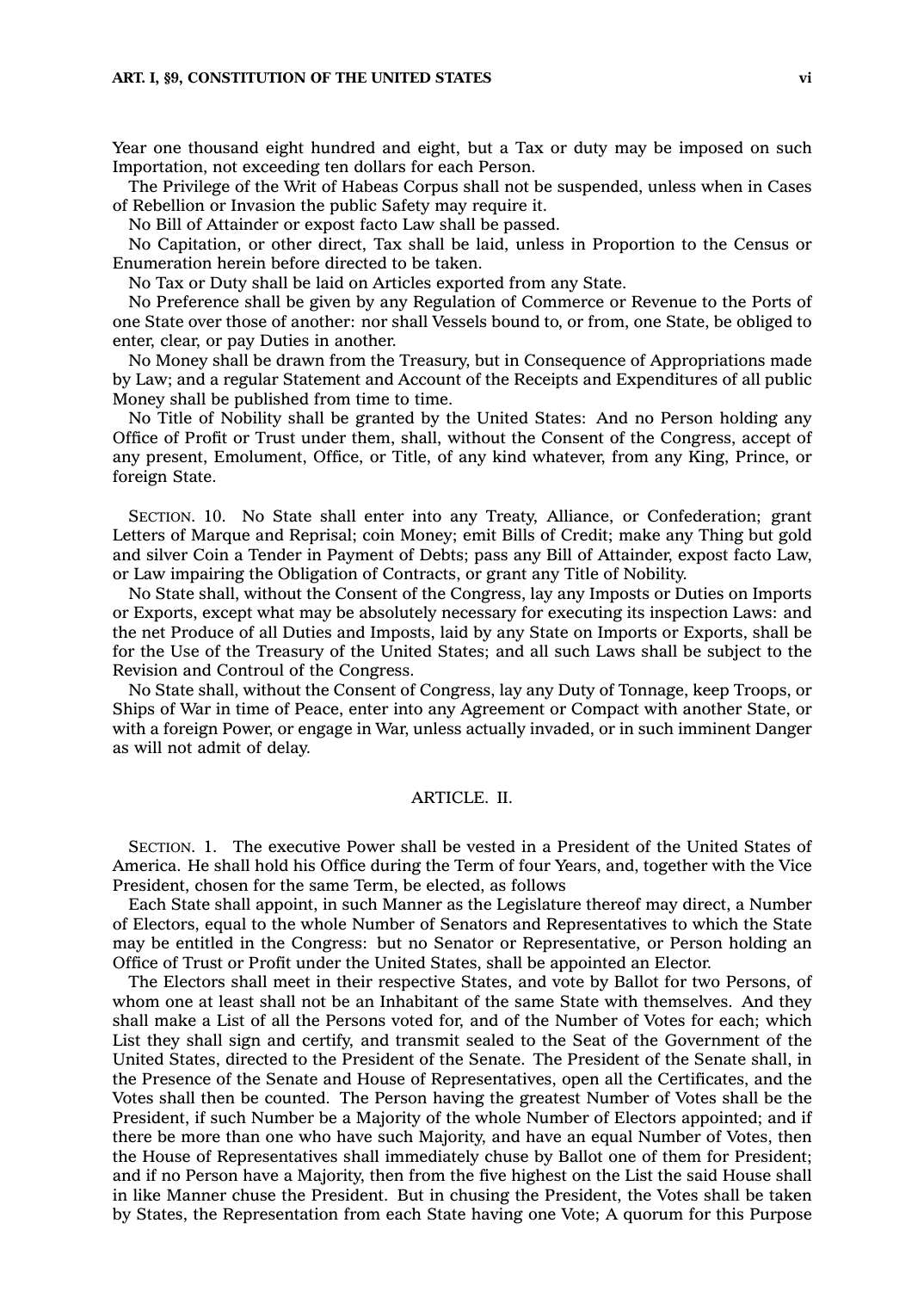shall consist of <sup>a</sup> Member or Members from two thirds of the States, and <sup>a</sup> Majority of all the States shall be necessary to <sup>a</sup> Choice. In every Case, after the Choice of the President, the Person having the greatest Number of Votes of the Electors shall be the Vice President. But if there should remain two or more who have equal Votes, the Senate shall chuse from them by Ballot the Vice President.

The Congress may determine the Time of chusing the Electors, and the Day on which they shall give their Votes; which Day shall be the same throughout the United States.

No Person except <sup>a</sup> natural born Citizen, or <sup>a</sup> Citizen of the United States, at the time of the Adoption of this Constitution, shall be eligible to the Office of President; neither shall any Person be eligible to that Office who shall not have attained the Age of thirty five Years, and been fourteen Years <sup>a</sup> Resident within the United States.

In Case of the Removal of the President from Office, or of his Death, Resignation, or Inability to discharge the Powers and Duties of the said Office, the Same shall devolve on the Vice President, and the Congress may by Law provide for the Case of Removal, Death, Resignation or Inability, both of the President and Vice President, declaring what Officer shall then act as President, and such Officer shall act accordingly, until the Disability be removed, or <sup>a</sup> President shall be elected.

The President shall, at stated Times, receive for his Services, <sup>a</sup> Compensation, which shall neither be encreased nor diminished during the Period for which he shall have been elected, and he shall not receive within that Period any other Emolument from the United States, or any of them.

Before he enter on the Execution of his Office, he shall take the following Oath or Affirmation: — "I do solemnly swear (or affirm) that I will faithfully execute the Office of President of the United States, and will to the best of my Ability, preserve, protect and defend the Constitution of the United States."

SECTION. 2. The President shall be Commander in Chief of the Army and Navy of the United States, and of the Militia of the several States, when called into the actual Service of the United States; he may require the Opinion, in writing, of the principal Officer in each of the executive Departments, upon any Subject relating to the Duties of their respective Offices, and he shall have Power to grant Reprieves and Pardons for Offenses against the United States, except in Cases of Impeachment.

He shall have Power, by and with the Advice and Consent of the Senate, to make Treaties, provided two thirds of the Senators present concur; and he shall nominate, and by and with the Advice and Consent of the Senate, shall appoint Ambassadors, other public Ministers and Consuls, Judges of the supreme Court, and all other Officers of the United States, whose Appointments are not herein otherwise provided for, and which shall be established by Law: but the Congress may by Law vest the Appointment of such inferior Officers, as they think proper, in the President alone, in the Courts of Law, or in the Heads of Departments.

The President shall have Power to fill up all Vacancies that may happen during the Recess of the Senate, by granting Commissions which shall expire at the End of their next Session.

SECTION. 3. He shall from time to time give to the Congress Information of the State of the Union, and recommend to their Consideration such Measures as he shall judge necessary and expedient; he may, on extraordinary Occasions, convene both Houses, or either of them, and in Case of Disagreement between them, with Respect to the Time of Adjournment, he may adjourn them to such Time as he shall think proper; he shall receive Ambassadors and other public Ministers; he shall take Care that the Laws be faithfully executed, and shall Commission all the Officers of the United States.

SECTION. 4. The President, Vice President and all civil Officers of the United States, shall be removed from Office on Impeachment for, and Conviction of, Treason, Bribery, or other high Crimes and Misdemeanors.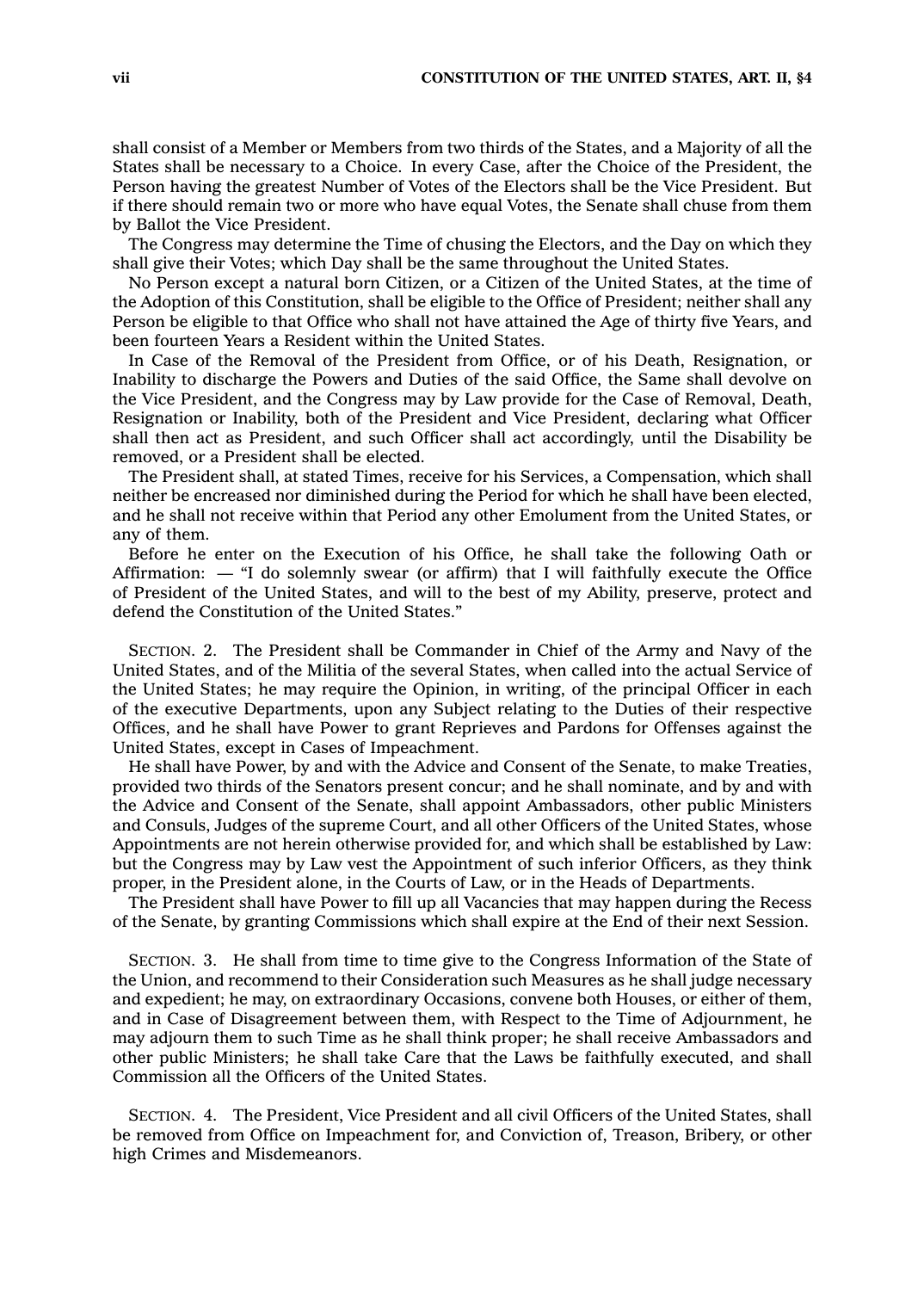## ARTICLE. III.

SECTION. 1. The judicial Power of the United States, shall be vested in one supreme Court, and in such inferior Courts as the Congress may from time to time ordain and establish. The Judges, both of the supreme and inferior Courts, shall hold their Offices during good Behaviour, and shall, at stated Times, receive for their Services, <sup>a</sup> Compensation, which shall not be diminished during their Continuance in Office.

SECTION. 2. The judicial Power shall extend to all Cases, in Law and Equity, arising under this Constitution, the Laws of the United States, and Treaties made, or which shall be made, under their Authority; — to all Cases affecting Ambassadors, other public Ministers and Consuls; — to all Cases of admiralty and maritime Jurisdiction; — to Controversies to which the United States shall be <sup>a</sup> Party; — to Controversies between two or more States; — between <sup>a</sup> State and Citizens of another State; — between Citizens of different States, —between Citizens of the same State claiming Lands under Grants of different States, and between <sup>a</sup> State, or the Citizens thereof, and foreign States, Citizens or Subjects.

In all Cases affecting Ambassadors, other public Ministers and Consuls, and those in which <sup>a</sup> State shall be Party, the supreme Court shall have original Jurisdiction. In all the other Cases before mentioned, the supreme Court shall have appellate Jurisdiction, both as to Law and Fact, with such Exceptions, and under such Regulations as the Congress shall make.

The Trial of all Crimes, except in Cases of Impeachment, shall be by Jury; and such Trial shall be held in the State where the said Crimes shall have been committed; but when not committed within any State, the trial shall be at such Place or Places as the Congress may by Law have directed.

SECTION. 3. Treason against the United States, shall consist only in levying War against them, or in adhering to their Enemies, giving them Aid and Comfort. No Person shall be convicted of Treason unless on the Testimony of two Witnesses to the same overt Act, or on Confession in open Court.

The Congress shall have Power to declare the Punishment of Treason, but no Attainder of Treason shall work Corruption of Blood, or Forfeiture except during the Life of the Person attainted.

## ARTICLE. IV.

SECTION. 1. Full Faith and Credit shall be given in each State to the public Acts, Records, and judicial Proceedings of every other State. And the Congress may by general Laws prescribe the Manner in which such Acts, Records and Proceedings shall be proved, and the Effect thereof.

SECTION. 2. The Citizens of each State shall be entitled to all Privileges and Immunities of Citizens in the several States.

A Person charged in any State with Treason, Felony, or other Crime, who shall flee from Justice, and be found in another State, shall on Demand of the executive Authority of the State from which he fled, be delivered up, to be removed to the State having Jurisdiction of the Crime.

No Person held to Service or Labour in one State, under the Laws thereof, escaping into another, shall, in Consequence of any Law or Regulation therein, be discharged from such Service or Labour, but shall be delivered up on Claim of the Party to whom such Service or Labour may be due.

SECTION. 3. New States may be admitted by the Congress into this Union; but no new State shall be formed or erected within the Jurisdiction of any other State; nor any State be formed by the Junction of two or more States, or Parts of States, without the Consent of the Legislatures of the States concerned as well as of the Congress.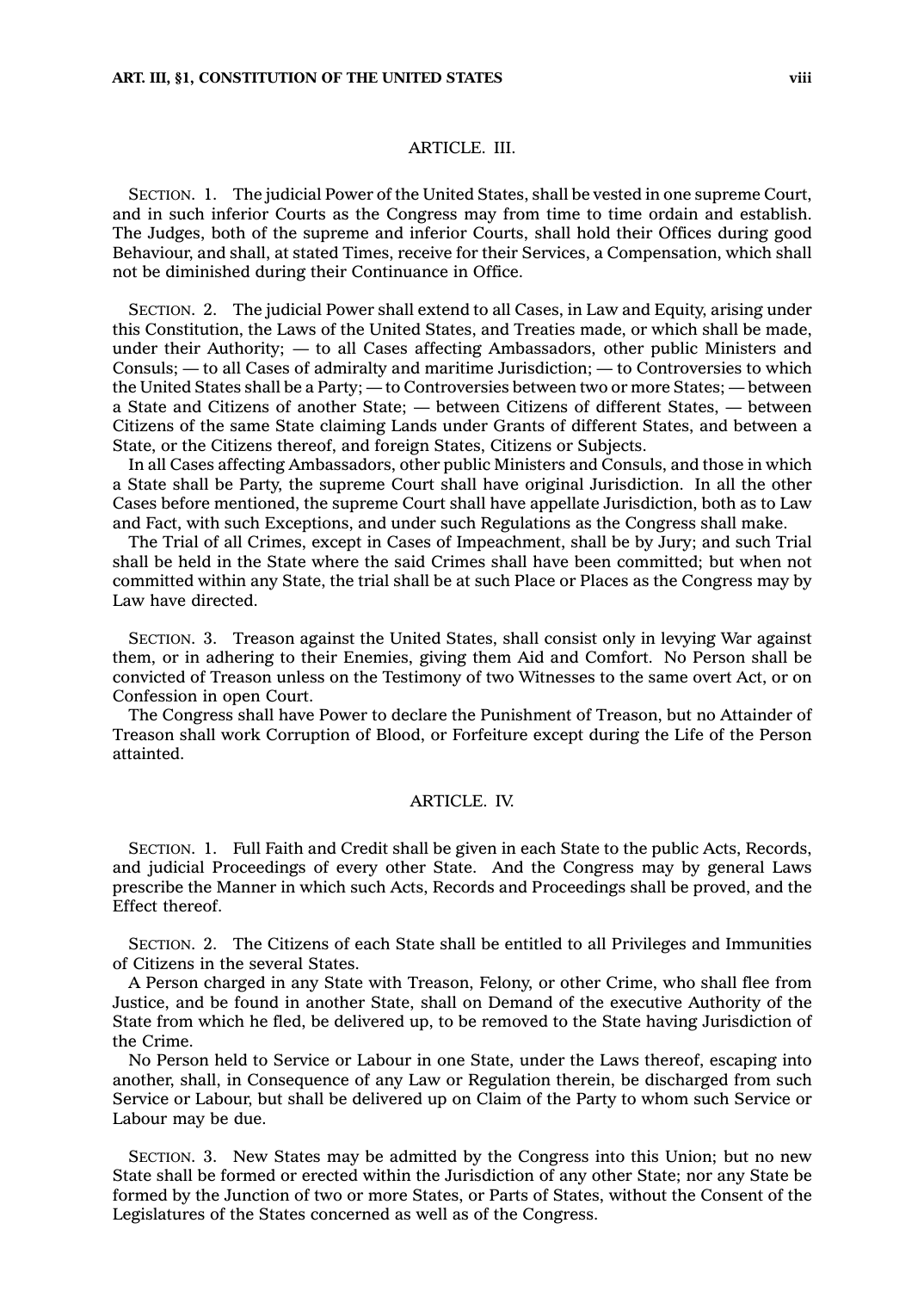The Congress shall have Power to dispose of and make all needful Rules and Regulations respecting the Territory or other Property belonging to the United States; and nothing in this Constitution shall be so construed as to Prejudice any Claims of the United States, or of any particular State.

SECTION. 4. The United States shall guarantee to every State in this Union <sup>a</sup> Republican Form of Government, and shall protect each of them against Invasion; and on Application of the Legislature, or of the Executive (when the Legislature cannot be convened) against domestic Violence.

# ARTICLE. V.

The Congress, whenever two thirds of both Houses shall deem it necessary, shall propose Amendments to this Constitution, or, on the Application of the Legislatures of two thirds of the several States, shall call <sup>a</sup> Convention for proposing Amendments, which, in either Case, shall be valid to all Intents and Purposes, as Part of this Constitution, when ratified by the Legislatures of three fourths of the several States, or by Conventions in three fourths thereof, as the one or the other Mode of Ratification may be proposed by the Congress: Provided that no Amendment which may be made prior to the Year One thousand eight hundred and eight shall in any Manner affect the first and fourth Clauses in the Ninth Section of the first Article; and that no State, without its Consent, shall be deprived of its equal Suffrage in the Senate.

## ARTICLE. VI.

All Debts contracted and Engagements entered into, before the Adoption of this Constitution, shall be as valid against the United States under this Constitution, as under the Confederation.

This Constitution, and the Laws of the United States which shall be made in Pursuance thereof; and all Treaties made, or which shall be made, under the Authority of the United States, shall be the supreme Law of the Land; and the Judges in every State shall be bound thereby, any Thing in the Constitution or Laws of any State to the Contrary notwithstanding.

The Senators and Representatives before mentioned, and the Members of the several State Legislatures, and all executive and judicial Officers, both of the United States and of the several States, shall be bound by Oath or Affirmation, to support this Constitution; but no religious Test shall ever be required as <sup>a</sup> Qualification to any Office or public Trust under the United States.

## ARTICLE. VII.

The Ratification of the Conventions of nine States, shall be sufficient for the Establishment of this Constitution between the States so ratifying the Same.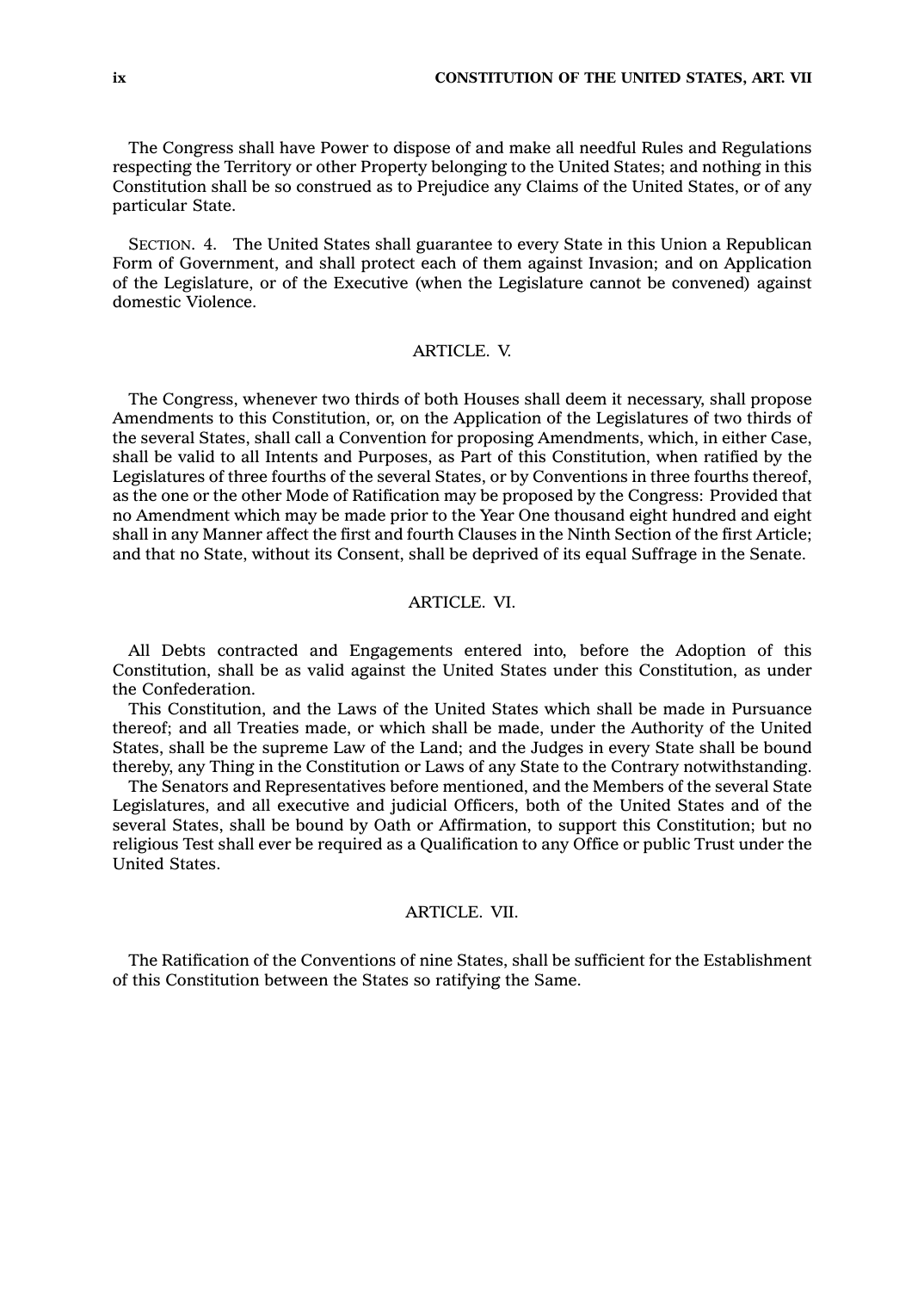Done in Convention by the Unanimous Consent of the States present the Seventeenth Day of September in the Year of our Lord one thousand seven hundred and Eighty seven and of the Independence of the United States of America the Twelfth. In Witness whereof We have hereunto subscribed our Names,

| Attest         | WILLIAM JACKSON<br>Secretary                                                                                                                                                                             | G <sup>o</sup> Washington -<br>Presid <sup>T</sup><br>and deputy from Virginia |
|----------------|----------------------------------------------------------------------------------------------------------------------------------------------------------------------------------------------------------|--------------------------------------------------------------------------------|
|                |                                                                                                                                                                                                          |                                                                                |
| New Hampshire  | <b>JOHN LANGDON</b><br>€<br>NICHOLAS GILMAN<br>€                                                                                                                                                         |                                                                                |
| Massachusetts  | ( NATHANIEL GORHAM<br>( RUFUS KING                                                                                                                                                                       |                                                                                |
| Connecticut    | ( WM SAML JOHNSON<br><b>ROGER SHERMAN</b><br>€                                                                                                                                                           |                                                                                |
| New York       | <b>ALEXANDER HAMILTON</b><br>€                                                                                                                                                                           |                                                                                |
| New Jersey     | WIL: LIVINGSTON<br>€<br>DAVID BREARLEY.<br>€<br><b>WM PATERSON.</b><br>€<br>JONA: DAYTON.<br>€                                                                                                           |                                                                                |
| Pennsylvania   | <b>B</b> FRANKLIN<br><b>THOMAS MIFFLIN</b><br>€<br>(ROBT MORRIS<br><b>GEO. CLYMER</b><br>€<br>THOS FITZSIMONS<br>€<br><b>JARED INGERSOLL</b><br>€<br><b>JAMES WILSON</b><br>(<br><b>GOUV MORRIS</b><br>€ |                                                                                |
| Delaware       | <b>GEO: READ</b><br>€<br><b>GUNNING BEDFORD jun</b><br><sub>(</sub><br><b>JOHN DICKINSON</b><br>€<br>( RICHARD BASSETT<br><b>JACO: BROOM</b><br>(                                                        |                                                                                |
| Maryland       | <b>JAMES MCHENRY</b><br>( DAN OF ST THOS JENIFER<br>DAN <sup>L</sup> CAROLL<br>(                                                                                                                         |                                                                                |
| Virginia       | JOHN BLAIR-<br>(<br>JAMES MADISON JR.<br>(                                                                                                                                                               |                                                                                |
| North Carolina | <b>WM BLOUNT</b><br>RICH <sup>D</sup> DOBBS SPAIGHT.<br>€<br>HU WILLIAMSON<br>(                                                                                                                          |                                                                                |
| South Carolina | <b>J. RUTLEDGE</b><br><b>CHARLES COTESWORTH PINCKNEY</b><br>(<br><b>CHARLES PINCKNEY</b><br>(<br>PIERCE BUTLER.<br>€                                                                                     |                                                                                |
| Georgia        | <b>WILLIAM FEW</b><br>€<br><b>ABR BALDWIN</b><br>(                                                                                                                                                       |                                                                                |
|                | In Convention Monday, September 17th 1787.                                                                                                                                                               |                                                                                |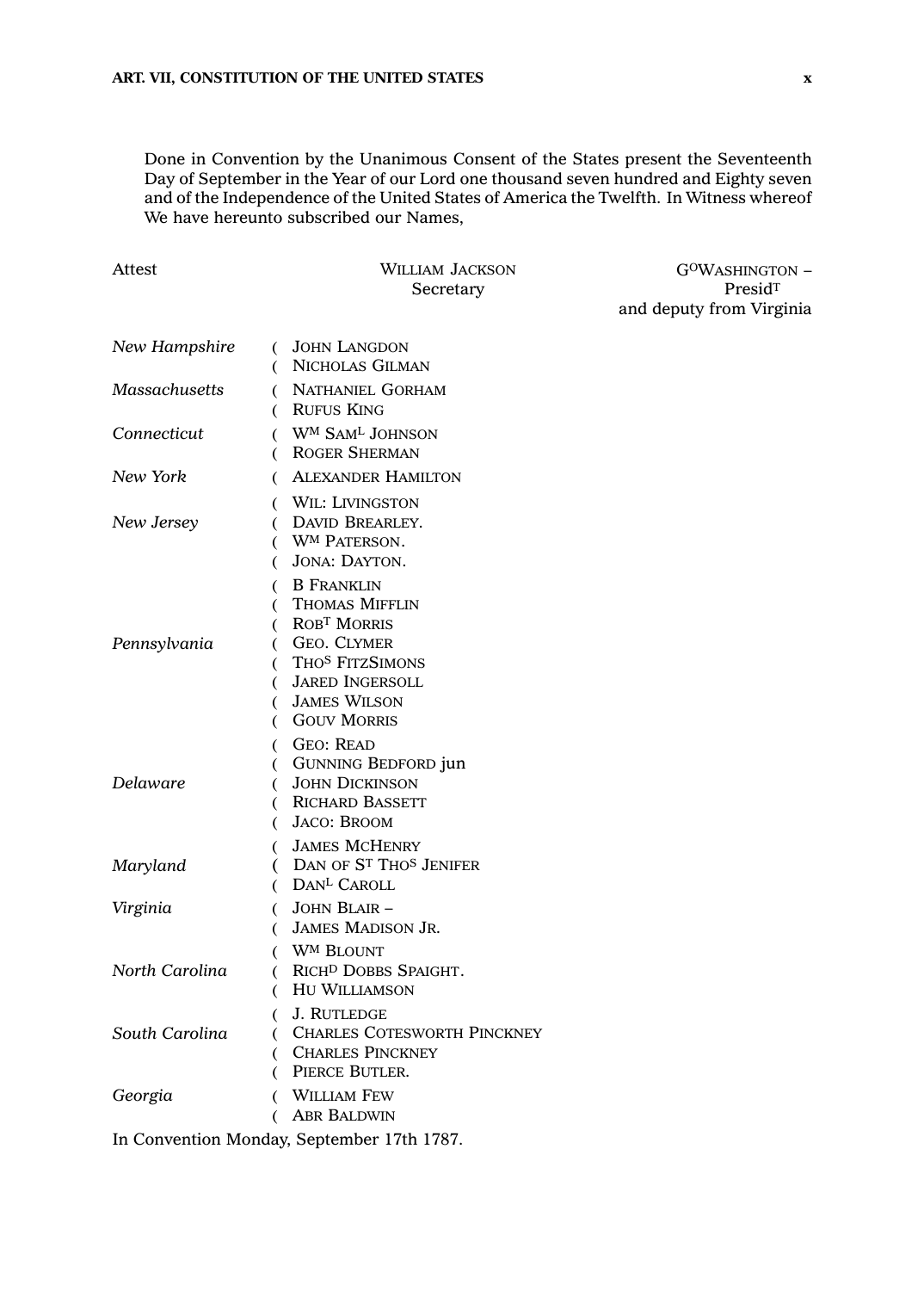## **Present**

### The States of

New Hampshire, Massachusetts, Connecticut, M<sup>r</sup> Hamilton from New York, New Jersey, Pennsylvania, Delaware, Maryland, Virginia, North Carolina, South Carolina and Georgia, Resolved,

That the preceeding Constitution be laid before the United States in Congress assembled, and that it is the Opinion of this Convention, that it should afterwards be submitted to <sup>a</sup> Convention of Delegates, chosen in each State by the People thereof, under the Recommendation of its Legislature, for their Assent and Ratification; and that each Convention assenting to, and ratifying the Same, should give Notice thereof to the United States in Congress assembled.

Resolved, That it is the Opinion of this Convention, that as soon as the Conventions of nine States shall have ratified this Constitution, the United States in Congress assembled should fix <sup>a</sup> Day on which Electors should be appointed by the States which shall have ratified the same, and <sup>a</sup> day on which the Electors should assemble to vote for the President, and the Time and Place for commencing Proceedings under this Constitution. That after such Publication the Electors should be appointed and the Senators and Representatives elected: That the Electors should meet on the Day fixed for the Election of the President, and should transmit their Votes certified, signed, sealed and directed, as the Constitution requires, to the Secretary of the United States in Congress assembled, that the Senators and Representatives should convene at the Time and Place assigned; that the Senators should appoint <sup>a</sup> President of the Senate, for the sole Purpose of receiving, opening and counting the Votes for President; and, that after he shall be chosen, the Congress, together with the President, should, without Delay, proceed to execute this Constitution.

By the Unanimous Order of the Convention.

G<sup>O</sup> WASHINGTON Presid<sup>T</sup>.

W. JACKSON Secretary.

## AMENDMENTS TO THE CONSTITUTION.

#### AMENDMENT 1.

Congress shall make no law respecting an establishment of religion, or prohibiting the free exercise thereof; or abridging the freedom of speech, or of the press; or the right of the people peaceably to assemble, and to petition the Government for <sup>a</sup> redress of grievances.

#### AMENDMENT 2.

A well regulated Militia, being necessary to the security of <sup>a</sup> free State, the right of the people to keep and bear Arms, shall not be infringed.

#### AMENDMENT 3.

No Soldier shall, in time of peace be quartered in any house, without the consent of the Owner, nor in time of war, but in <sup>a</sup> manner to be prescribed by law.

#### AMENDMENT 4.

The right of the people to be secure in their persons, houses, papers, and effects, against unreasonable searches and seizures, shall not be violated, and no Warrants shall issue, but upon probable cause, supported by Oath or affirmation, and particularly describing the place to be searched, and the persons or things to be seized.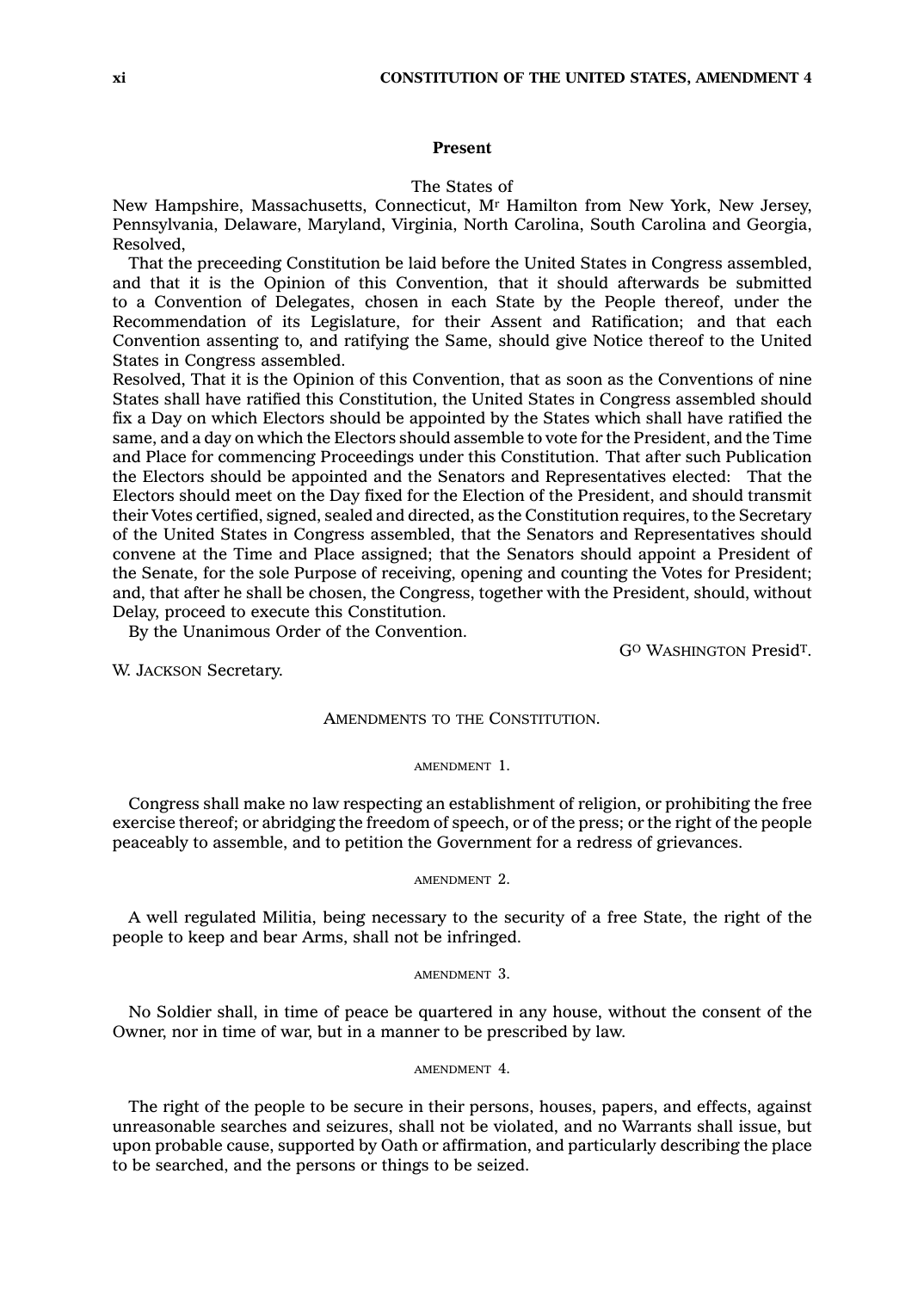#### AMENDMENT 5.

No person shall be held to answer for <sup>a</sup> capital, or otherwise infamous crime, unless on <sup>a</sup> presentment or indictment of <sup>a</sup> Grand Jury, except in cases arising in the land or naval forces, or in the Militia, when in actual service in time of War or public danger; nor shall any person be subject for the same offence to be twice put in jeopardy of life or limb; nor shall be compelled in any criminal case to be <sup>a</sup> witness against himself, nor be deprived of life, liberty, or property, without due process of law; nor shall private property be taken for public use, without just compensation.

#### AMENDMENT 6.

In all criminal prosecutions, the accused shall enjoy the right to <sup>a</sup> speedy and public trial, by an impartial jury of the State and district wherein the crime shall have been committed, which district shall have been previously ascertained by law, and to be informed of the nature and cause of the accusation; to be confronted with the witnesses against him; to have compulsory process for obtaining witnesses in his favor, and to have the Assistance of Counsel for his defence.

AMENDMENT 7.

In suits at common law, where the value in controversy shall exceed twenty dollars, the right of trial by jury shall be preserved, and no fact tried by <sup>a</sup> jury, shall be otherwise reexamined in any Court of the United States, than according to the rules of the common law.

#### AMENDMENT 8.

Excessive bail shall not be required, nor excessive fines imposed, nor cruel and unusual punishments inflicted.

#### AMENDMENT 9.

The enumeration in the Constitution, of certain rights, shall not be construed to deny or disparage others retained by the people.

#### AMENDMENT 10.

The powers not delegated to the United States by the Constitution, nor prohibited by it to the States, are reserved to the States respectively, or to the people.

The first ten amendments were proposed by Congress to the legislatures of the several states on September 25, 1789, and were ratified<br>by all of the states, except Connecticut, Georgia and Massachusetts, before the end of t law, pursuant to the fifth article of the original constitution.

## AMENDMENT 11.

The Judicial power of the United States shall not be construed to extend to any suit in law or equity, commenced or prosecuted against one of the United States by Citizens of another State, or by Citizens or Subjects of any Foreign State.

The above amendment was submitted by Congress to the legislatures of the several states on March 4, 1794, and was, in <sup>a</sup> message of the president to Congress January 8, 1798, declared to have been duly ratified by the legislatures of three-fourths of the states.

#### AMENDMENT 12.

The Electors shall meet in their respective states and vote by ballot for President and Vice-President, one of whom, at least, shall not be an inhabitant of the same state with themselves; they shall name in their ballots the person voted for as President, and in distinct ballots the person voted for as Vice-President, and they shall make distinct lists of all persons voted for as President, and of all persons voted for as Vice-President, and of the number of votes for each, which lists they shall sign and certify, and transmit sealed to the seat of the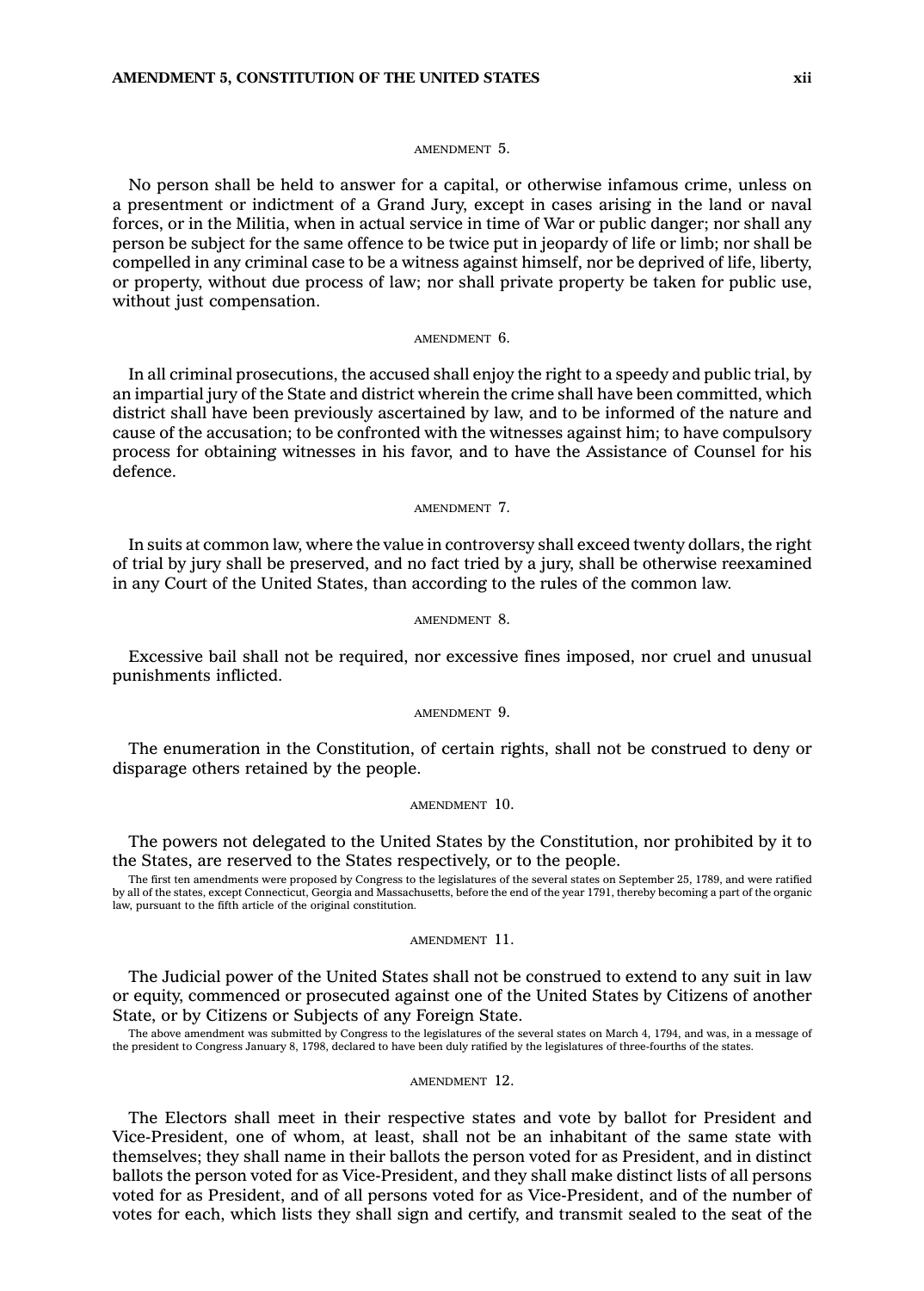government of the United States, directed to the President of the Senate; —The President of the Senate shall, in the presence of the Senate and House of Representatives, open all the certificates and the votes shall then be counted; —The person having the greatest number of votes for President, shall be the President, if such number be <sup>a</sup> majority of the whole number of Electors appointed; and if no person have such majority, then from the persons having the highest numbers not exceeding three on the list of those voted for as President, the House of Representatives shall choose immediately, by ballot, the President. But in choosing the President, the votes shall be taken by states, the representation from each state having one vote; <sup>a</sup> quorum for this purpose shall consist of <sup>a</sup> member or members from two-thirds of the states, and <sup>a</sup> majority of all the states shall be necessary to <sup>a</sup> choice. And if the House of Representatives shall not choose <sup>a</sup> President whenever the right of choice shall devolve upon them, before the fourth day of March next following, then the Vice-President shall act as President, as in the case of the death or other constitutional disability of the President. —The person having the greatest number of votes as Vice-President, shall be the Vice-President, if such number be <sup>a</sup> majority of the whole number of Electors appointed, and if no person have <sup>a</sup> majority, then from the two highest numbers on the list, the Senate shall choose the Vice-President; <sup>a</sup> quorum for the purpose shall consist of two-thirds of the whole number of Senators, and <sup>a</sup> majority of the whole number shall be necessary to <sup>a</sup> choice. But no person constitutionally ineligible to the office of President shall be eligible to that of Vice-President of the United States.

The above amendment was submitted by Congress to the legislatures of the several states on December 12, 1803, in lieu of the original third paragraph of the first section of the second article, and was proclaimed by the secretary of state on September 25, 1804, to have been duly ratified.

AMENDMENT 13.

SECTION 1. Neither slavery nor involuntary servitude, except as <sup>a</sup> punishment for crime whereof the party shall have been duly convicted, shall exist within the United States, or any place subject to their jurisdiction.

SECTION 2. Congress shall have power to enforce this article by appropriate legislation. The above amendment was submitted by Congress to the legislatures of the several states on February 1, 1865, and was proclaimed by the secretary of state on December 18, 1865, to have been duly ratified.

#### AMENDMENT 14.

SECTION 1. All persons born or naturalized in the United States, and subject to the jurisdiction thereof, are citizens of the United States and of the State wherein they reside. No state shall make or enforce any law which shall abridge the privileges or immunities of citizens of the United States; nor shall any State deprive any person of life, liberty, or property, without due process of law; nor deny to any person within its jurisdiction the equal protection of the laws.

SECTION 2. Representatives shall be apportioned among the several States according to their respective numbers, counting the whole number of persons in each State, excluding Indians not taxed. But when the right to vote at any election for the choice of electors for President and Vice President of the United States, Representatives in Congress, the Executive and Judicial officers of <sup>a</sup> State, or the members of the Legislature thereof, is denied to any of the male inhabitants of such State, being twenty-one years of age, and citizens of the United States, or in any way abridged, except for participation in rebellion, or other crime, the basis of representation therein shall be reduced in the proportion which the number of such male citizens shall bear to the whole number of male citizens twenty-one years of age in such State.

SECTION 3. No person shall be <sup>a</sup> Senator or Representative in Congress, or elector of President and Vice President, or hold any office, civil or military, under the United States, or under any State, who, having previously taken an oath, as <sup>a</sup> member of Congress, or as an officer of the United States, or as <sup>a</sup> member of any State legislature, or as an executive or judicial officer of any State, to support the Constitution of the United States, shall have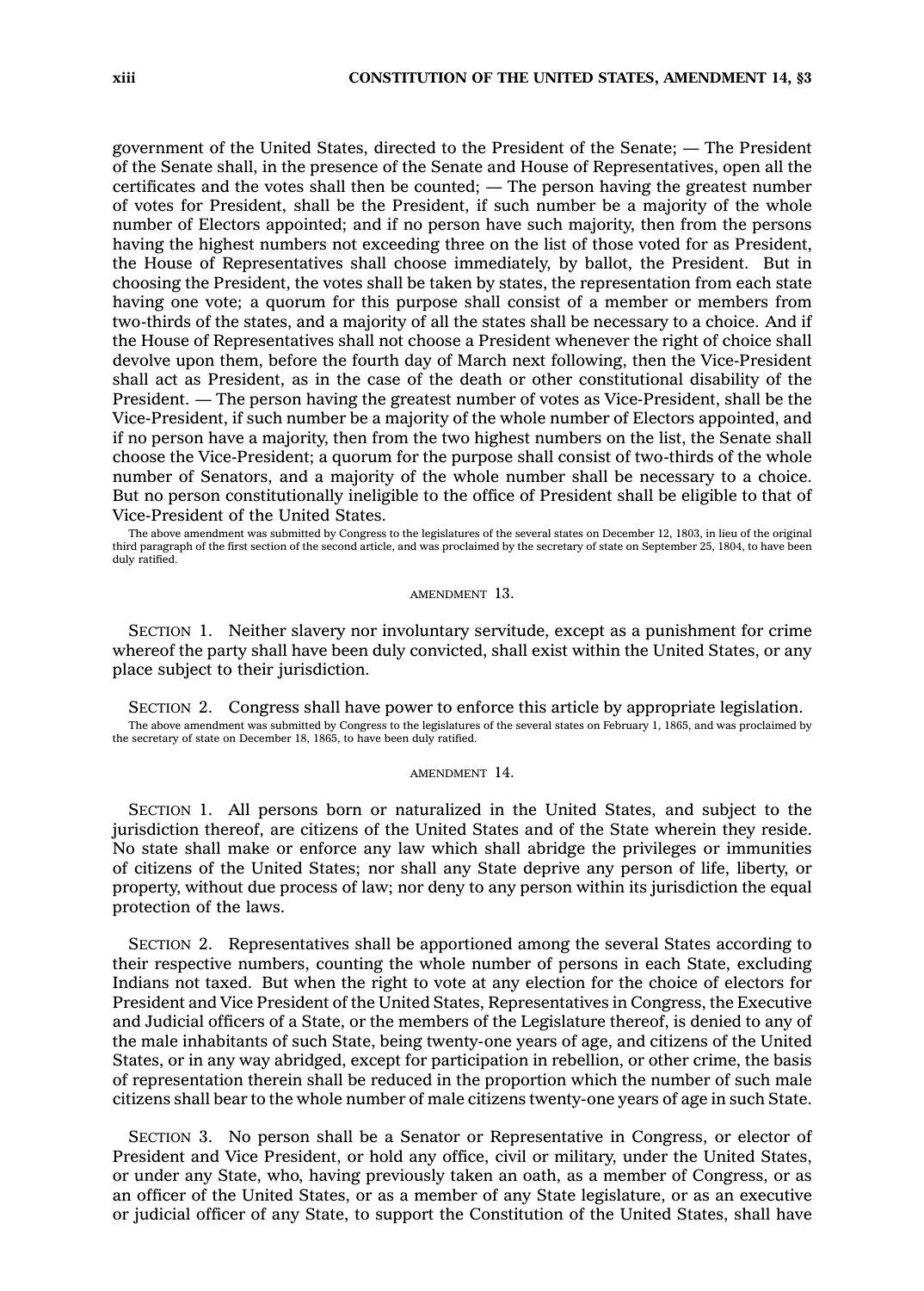engaged in insurrection or rebellion against the same, or given aid or comfort to the enemies thereof. But Congress may by <sup>a</sup> vote of two-thirds of each House, remove such disability.

SECTION 4. The validity of the public debt of the United States, authorized by law, including debts incurred for payment of pensions and bounties for services in suppressing insurrection or rebellion, shall not be questioned. But neither the United States nor any State shall assume or pay any debt or obligation incurred in aid of insurrection or rebellion against the United States, or any claim for the loss or emancipation of any slave; but all such debts, obligations and claims shall be held illegal and void.

SECTION 5. The Congress shall have power to enforce, by appropriate legislation, the provisions of this article.

The above amendment was submitted by Congress to the legislatures of the several states on June 16, 1866, and was proclaimed by the secretary of state on July 28, 1868, to have been duly ratified.

#### AMENDMENT 15.

SECTION 1. The right of citizens of the United States to vote shall not be denied or abridged by the United States or by any State on account of race, color, or previous condition of servitude.

SECTION 2. The Congress shall have power to enforce this article by appropriate legislation.

The above amendment was submitted by Congress to the legislatures of the several states on February 27, 1869, and was proclaimed by the secretary of state on March 30, 1870, to have been duly ratified.

#### AMENDMENT 16.

The Congress shall have power to lay and collect taxes on incomes, from whatever source derived, without apportionment among the several States, and without regard to any census or enumeration.

The above amendment was submitted by Congress to the legislatures of the several states on July 12, 1909, and was proclaimed by the secretary of state on February 25, 1913, to have been duly ratified.

#### AMENDMENT 17.

The Senate of the United States shall be composed of two Senators from each State, elected by the people thereof, for six years; and each Senator shall have one vote. The electors in each State shall have the qualifications requisite for electors of the most numerous branch of the State legislatures.

When vacancies happen in the representation of any State in the Senate, the executive authority of such State shall issue writs of election to fill such vacancies: *Provided,* That the legislature of any State may empower the executive thereof to make temporary appointments until the people fill the vacancies by election as the legislature may direct.

This amendment shall not be so construed as to affect the election or term of any Senator chosen before it becomes valid as part of the Constitution.

The above amendment was submitted by Congress to the legislatures of the several states on May 16, 1912, and was proclaimed by the secretary of state on May 31, 1913, to have been duly ratified.

#### AMENDMENT 18.

SECTION 1. After one year from the ratification of this article the manufacture, sale, or transportation of intoxicating liquors within, the importation thereof into, or the exportation thereof from the United States and all territory subject to the jurisdiction thereof for beverage purposes is hereby prohibited.

SEC. 2. The Congress and the several States shall have concurrent power to enforce this article by appropriate legislation.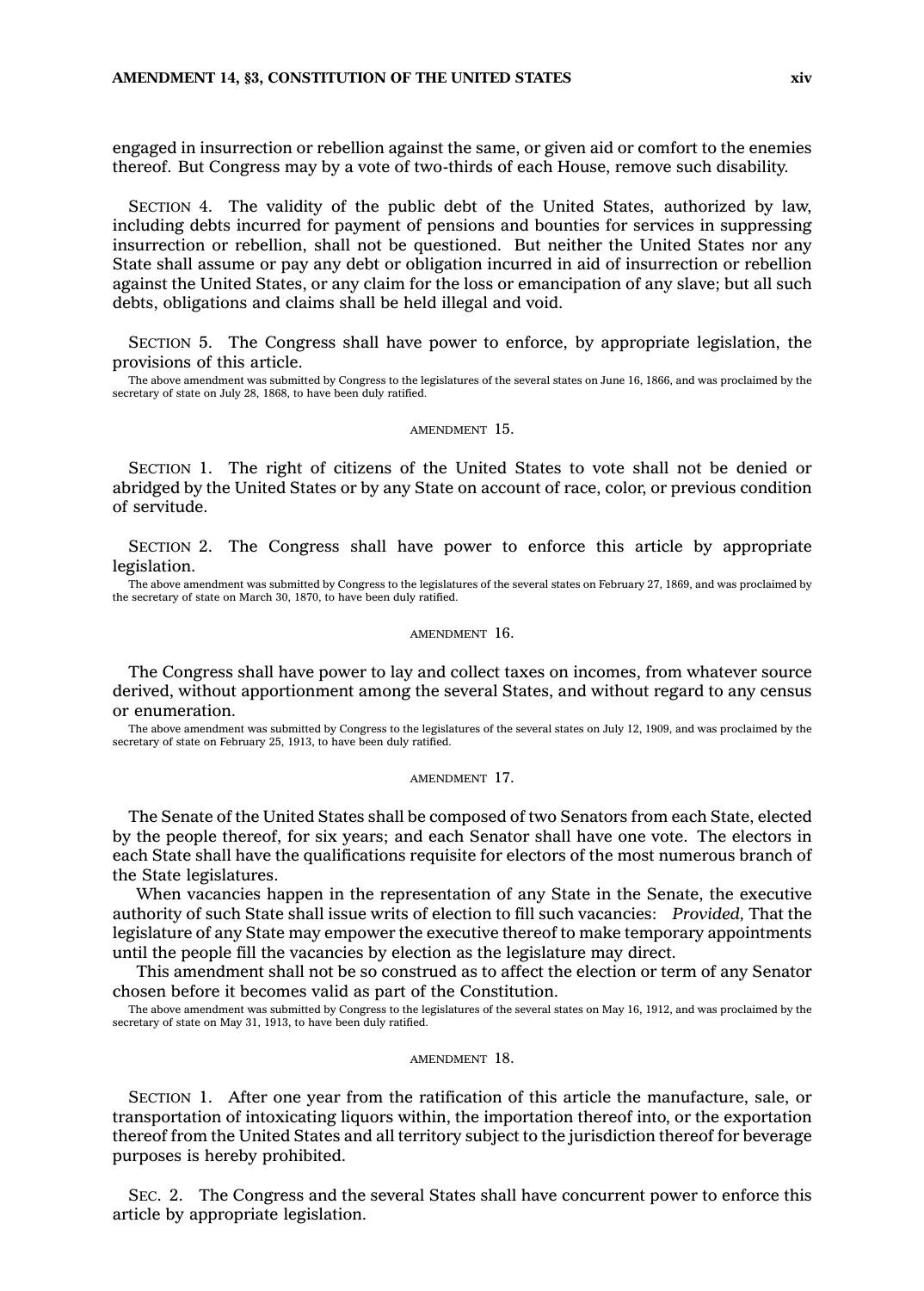SEC. 3. This article shall be inoperative unless it shall have been ratified as an amendment to the Constitution by the legislatures of the several States, as provided in the Constitution, within seven years from the date of the submission hereof to the States by the Congress.

The above amendment was submitted by Congress to the legislatures of the several states on December 17, 1917, and was proclaimed by the acting secretary of state on January 29, 1919, to have been duly ratified. Repealed by amendment 21, December 5, 1933.

AMENDMENT 19.

The right of citizens of the United States to vote shall not be denied or abridged by the United States or by any State on account of sex.

Congress shall have power to enforce this article by appropriate legislation.

The above amendment was submitted by Congress to the legislatures of the several states on June 5, 1919, and was proclaimed by the secretary of state on August 26, 1920, to have been duly ratified.

#### AMENDMENT 20.

SECTION 1. The terms of the President and Vice President shall end at noon on the 20th day of January, and the terms of Senators and Representatives at noon on the 3d day of January, of the years in which such terms would have ended if this article had not been ratified; and the terms of their successors shall then begin.

SEC. 2. The Congress shall assemble at least once in every year, and such meeting shall begin at noon on the 3d day of January, unless they shall by law appoint <sup>a</sup> different day.

SEC. 3. If, at the time fixed for the beginning of the term of the President, the President elect shall have died, the Vice President elect shall become President. If <sup>a</sup> President shall not have been chosen before the time fixed for the beginning of his term, or if the President elect shall have failed to qualify, then the Vice President elect shall act as President until <sup>a</sup> President shall have qualified; and the Congress may by law provide for the case wherein neither <sup>a</sup> President elect nor <sup>a</sup> Vice President elect shall have qualified, declaring who shall then act as President, or the manner in which one who is to act shall be selected, and such person shall act accordingly until <sup>a</sup> President or Vice President shall have qualified.

SEC. 4. The Congress may by law provide for the case of the death of any of the persons from whom the House of Representatives may choose <sup>a</sup> President whenever the right of choice shall have devolved upon them, and for the case of the death of any of the persons from whom the Senate may choose <sup>a</sup> Vice President whenever the right of choice shall have devolved upon them.

SEC. 5. Sections 1 and 2 shall take effect on the 15th day of October following the ratification of this article.

SEC. 6. This article shall be inoperative unless it shall have been ratified as an amendment to the Constitution by the legislatures of three-fourths of the several States within seven years from the date of its submission.

The above amendment was submitted by Congress to the legislatures of the several states on March 8, 1932, and was proclaimed by the secretary of state on February 6, 1933, to have been duly ratified.

## AMENDMENT 21.

SECTION 1. The eighteenth article of amendment to the Constitution of the United States is hereby repealed.

SEC. 2. The transportation or importation into any State, Territory, or possession of the United States for delivery or use therein of intoxicating liquors, in violation of the laws thereof, is hereby prohibited.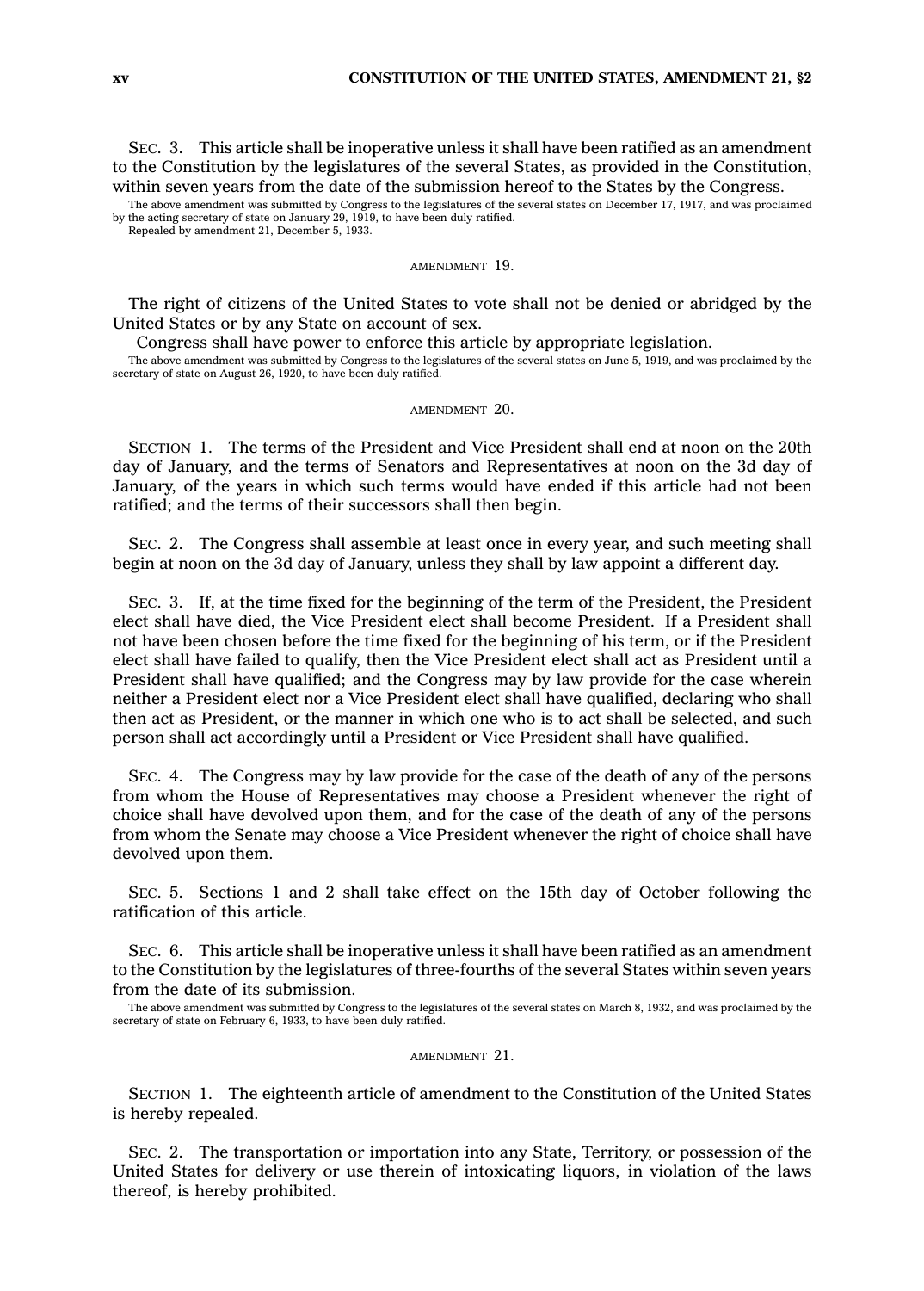SEC. 3. This article shall be inoperative unless it shall have been ratified as an amendment to the Constitution by conventions in the several States, as provided in the Constitution, within seven years from the date of the submission hereof to the States by the Congress.

The above amendment was submitted by Congress to the several states on February 21, 1933, for ratification by convention, and was proclaimed by the acting secretary of state on December 5, 1933, to have been duly ratified.

#### AMENDMENT 22.

SECTION 1. No person shall be elected to the office of the President more than twice, and no person who has held the office of President, or acted as President, for more than two years of <sup>a</sup> term to which some other person was elected President shall be elected to the office of the President more than once. But this Article shall not apply to any person holding the office of President when this Article was proposed by the Congress, and shall not prevent any person who may be holding the office of President, or acting as President, during the term within which this Article becomes operative from holding the office of President or acting as President during the remainder of such term.

SECTION 2. This article shall be inoperative unless it shall have been ratified as an amendment to the Constitution by the legislatures of three-fourths of the several States within seven years from the date of its submission to the States by the Congress.

The above amendment was submitted by Congress to the legislatures of the several states on March 24, 1947, and was proclaimed by the administrator of general services on March 1, 1951, to have been duly ratified.

#### AMENDMENT 23.

SECTION 1. The District constituting the seat of the Government of the United States shall appoint in such manner as the Congress may direct:

A number of electors of President and Vice-President equal to the whole number of Senators and Representatives in Congress to which the District would be entitled if it were <sup>a</sup> State, but in no event more than the least populous State; they shall be in addition to those appointed by the States, but they shall be considered, for the purposes of the election of President and Vice-President, to be electors appointed by <sup>a</sup> State; and they shall meet in the District and perform such duties as provided by the twelfth article of amendment.

SEC. 2. The Congress shall have the power to enforce this article by appropriate legislation.

The above amendment was submitted by Congress to the legislatures of the several states on June 16, 1960, and was proclaimed by the administrator of general services on March 29, 1961, to have been duly ratified.

#### AMENDMENT 24.

SECTION 1. The right of citizens of the United States to vote in any primary or other election for President or Vice President, for electors for President or Vice President, or for Senator or Representative in Congress, shall not be denied or abridged by the United States or any State by reason of failure to pay any poll tax or other tax.

SEC. 2. The Congress shall have power to enforce this article by appropriate legislation. The above amendment was submitted by Congress to the legislatures of the several states on August 27, 1962, and was proclaimed by the administrator of general services on February 4, 1964, to have been duly ratified.

#### AMENDMENT 25.

SECTION 1. In case of the removal of the President from office or of his death or resignation, the Vice President shall become President.

SEC. 2. Whenever there is <sup>a</sup> vacancy in the office of the Vice President, the President shall nominate <sup>a</sup> Vice President who shall take office upon confirmation by <sup>a</sup> majority vote of both Houses of Congress.